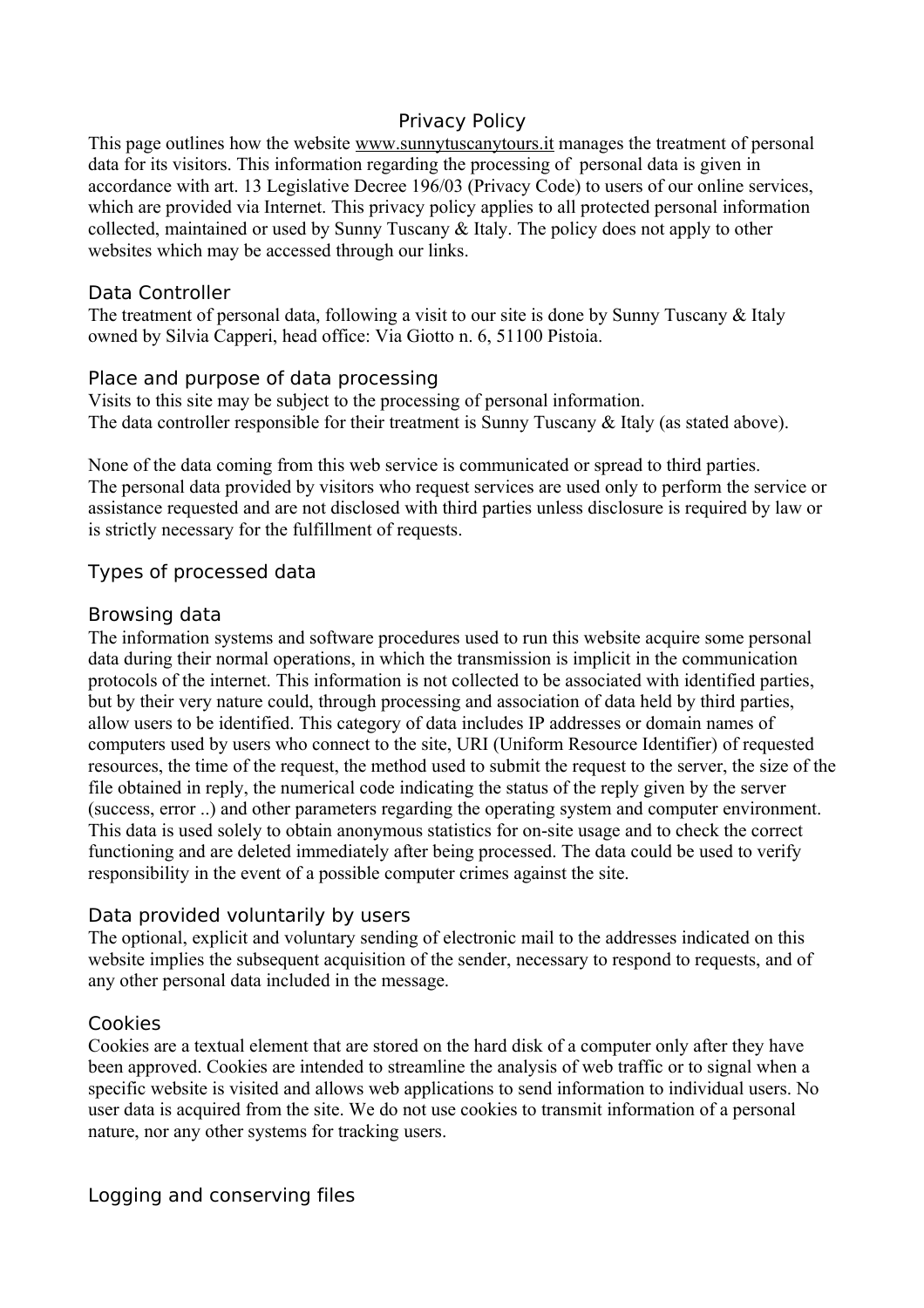Logged files will be tracked for security reasons that require registration and maintenance of logged documents and their accessibility by the police in the event that they be requested. To this end, the file access log will be maintained for a period not exceeding 6 months-1 year. Eventual access controls will be carried out in a gradual manner and in full compliance with the law, particularly the principles of necessity and proportionality.

# Optional supply of data

Apart from that specified in the section on browsing data, the user is free to provide personal data to request services offered by the company. Their absence can make it impossible to obtain the requested service.

## Method of data processing

Personal data is processed by automatic IT tools for the time required to achieve the aim for which it was collected, in particular:

• Provision based on web interface (user 'detail' registration)

• Provision of business information concerning the activity of Sunny Tuscany & Italy Capperi, Silvia

• Provision of information to those who signed up voluntarily to the database of our website (technicians, installers, etc.)

- Provision of information relating to training of Sunny Tuscany & Italy Capperi, Silvia
- Statistical research

Specific security measures are observed to prevent the loss of data, illicit or incorrect use and unauthorized access.

### Rights of interested parties

The parties to whom the data refers to have the rights stated by art. 7 of the Privacy Code which provide, among other details, the right to know about the existence of their data and to cancel, correct, and update this data by contacting the data controller or the responsible party, that being Mrs. Silvia Capperi, whom is indicated in the above clause.

### Sending data through forms on the website

Users are notified in accordance with Legislative Decree no. 196/03

1. The provision of data is optional, however, without it will not be possible to provide the requested service.

2. The data that is sent using the "Send" button constitutes consent to their treatment, for the purpose of registering the user and providing them with the requested information and commercial services: registration to the online database of the site or the sending required materials.

3. Under Article .130, paragraph 4 of the Privacy Code D.lgs.n.196/2003, Your electronic postal coordinates and any other information you provide, depending on the subscribed service, will be

processed accordingly in order to respond to the user's requests.

4. The personal data will also be processed and transferred overseas using automated methods by Sunny Tuscany & Italy, owned by: Capperi, Silvia, Head office: Via Giotto n. 6, 51100 Pistoia.